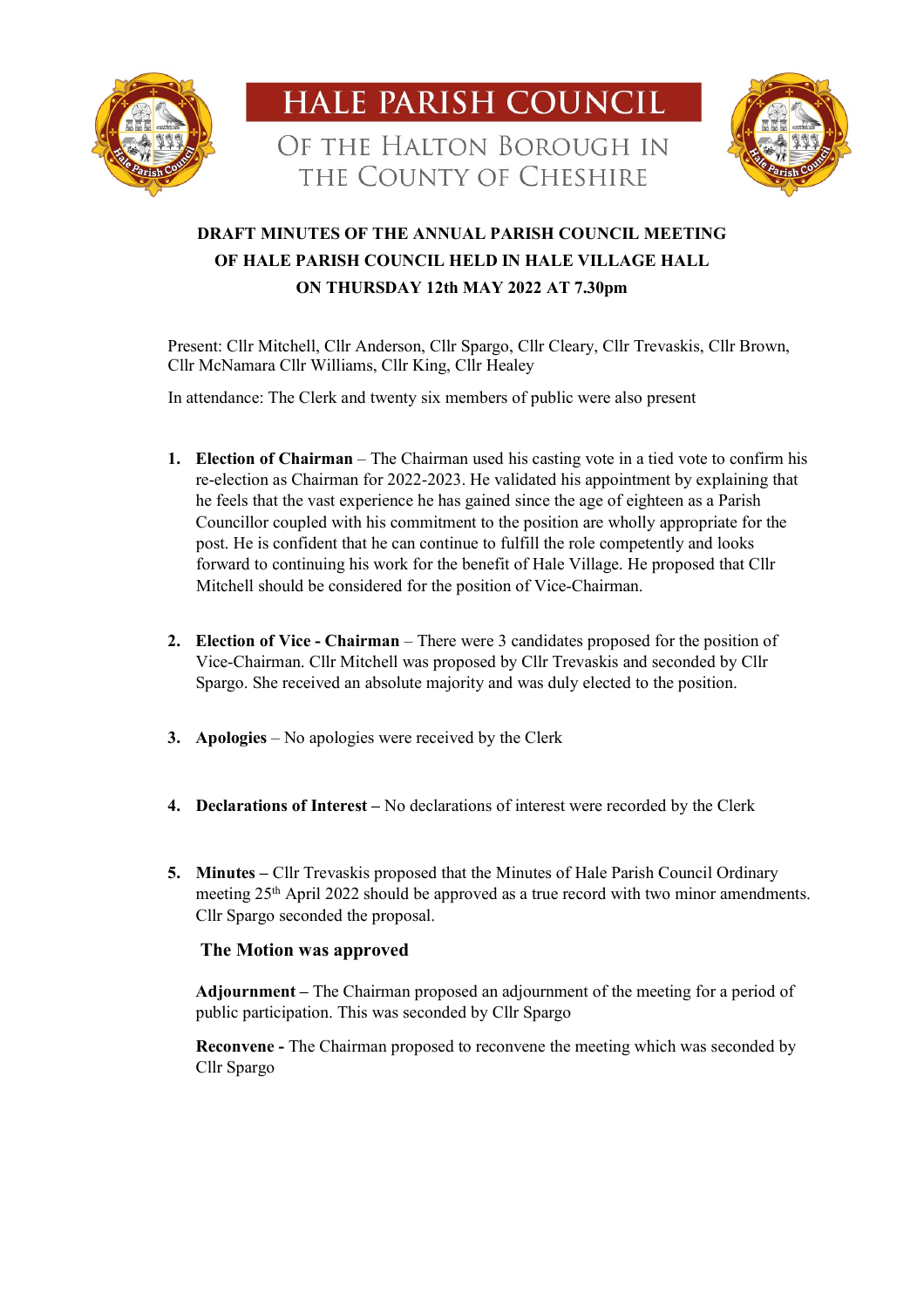- **6. Standing Orders –** The previous standing Orders (adopted on 15th February 2021) were re-adopted with the following amendments.
	- i. The index was amended to reflect the true content of the standing orders following the removal of a previous item.
	- ii. Item 11 Rules of Debate Amendment to item dd) Will now read "After discussion, The Chairman shall………….etc"

**iii.** Code of Conduct Sec 3 Item c) – Will be amended to read as follows: -

C) Councillors should not get involved in the day-to-day operational management of services. Councilors must not contact advisory bodies or contractors of the Council unless it is in writing and the proper officer is copied into the correspondence. Equally, officers should not get involved in politics.

The Standing orders with the relevant amendments were proposed for acceptance by Cllr Trevaskis and seconded by Cllr Cleary.

In a named vote Cllrs Trevaskis, Spargo, Williams, McNamara, Healey, King, Cleary, Anderson and Brown were in favour of the motion. Cllr Mitchell was against.

## **The Motion was approved**

- **7. Financial Regulations –** It was proposed by Cllr Trevaskis that the previous Financial Regulations (adopted on  $15<sup>th</sup>$  February 2021) should be approved and re-adopted with the following amendment.
	- i. Amendment to the footnote 2 under Item 12

"**Payments under Contracts for building or other construction works"** Due to a change in the thresholds of these contract limits the amounts have been amended.

Cllr Spargo seconded the motion and in a named vote Cllrs Trevaskis, Spargo, Williams, McNamara, Healey, and Anderson were in favour of the motion. Cllrs Mitchell, King and Brown were against. There was one abstention

## **The Motion was approved**

**8. Risk Management Scheme -** The previous Risk Management Scheme (adopted on 17th May 2021) was re-adopted without amendment.

Proposed by Cllr Trevaskis and seconded by Cllr McNamara

## **The Motion was approved**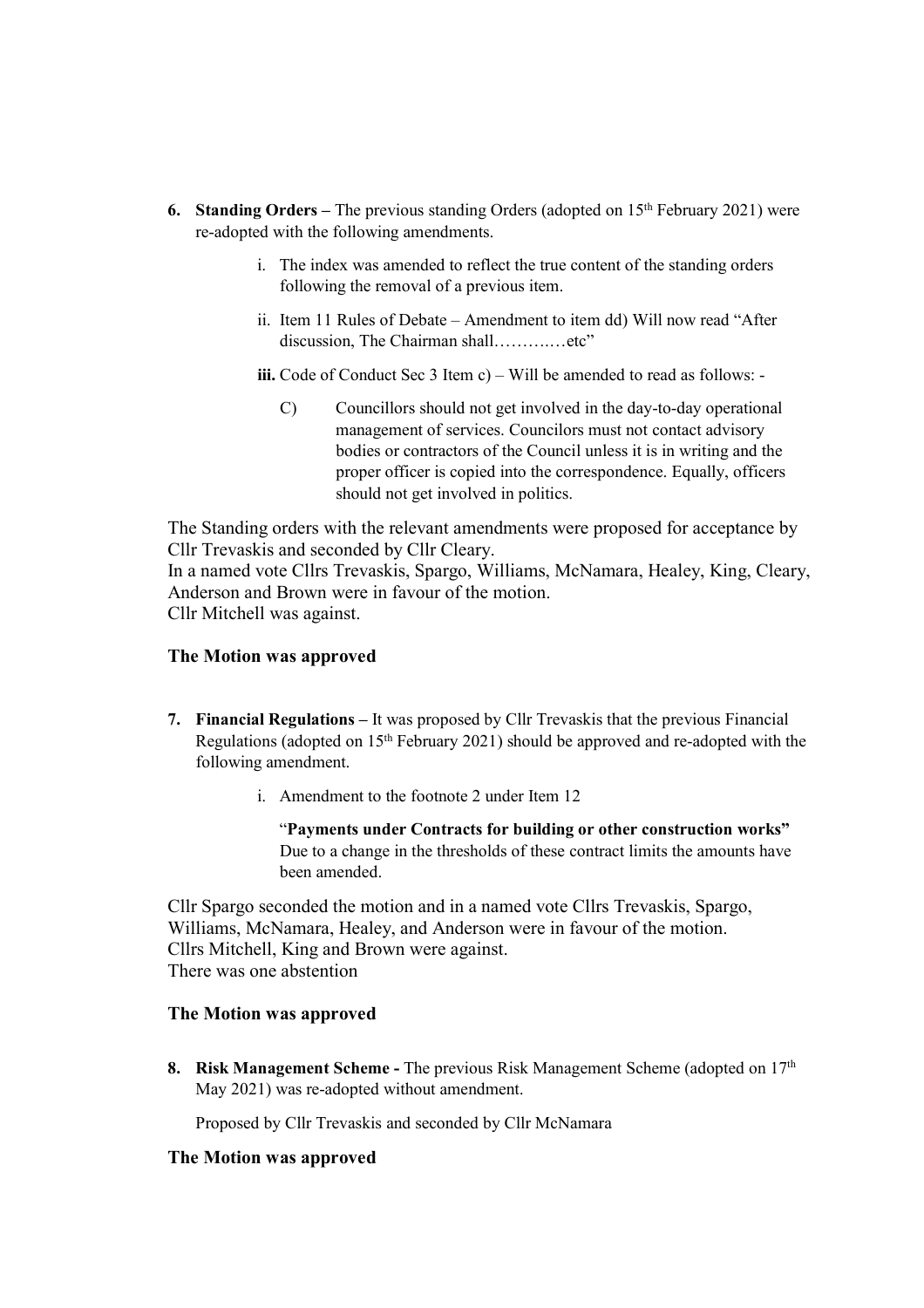**9. Code of Conduct** – The new "model" Code of Conduct for Councillors produced by the Local Government Association was adopted without amendment.

The Clerk will contact Chalc regarding the availability of training for new councillors and refresher sessions for existing members and will arrange sessions where appropriate.

Proposed by Cllr Trevaskis and seconded by Cllr Williams

## **The Motion was approved**

**10. Personnel Committee –** It was proposed by Cllr Trevaskis that the Personnel Committee shall consist of the following Members

Cllr Cleary, Cllr Williams, Cllr Mitchell, Cllr Anderson, Cllr McNamara, Cllr Trevaskis and that the current Terms of Reference adopted on 15<sup>th</sup> February 2021 should be readopted with no amendments

The Clerk will contact Chalc regarding the availability of Human Resources training for councillors and will arrange sessions where appropriate.

Cllr McNamara seconded the motion.

#### **The Motion was approved**

#### **10a. Committee's**

#### **i. Wellbeing Committee**

A proposal by Cllr Trevaskis under Standing Order 10(j) to appoint a committee or sub-committee without notice was seconded by Cllr Spargo.

To re-assign the current wellbeing working group as a Wellbeing Committee

Members are Cllr McNamara, Cllr Williams, Cllr Anderson, Cllr Mitchell and Cllr Trevaskis (5)

Terms of reference to be approved at the June Parish Council Meeting

## **ii. Finance Committee**

A proposal by Cllr Mitchell under Standing Order 10(j) to appoint a committee or sub-committee without notice was seconded by Cllr Cleary.

Members are Cllr Cleary, Cllr King, Cllr Mitchell, Cllr Spargo, Cllr Brown (5) Terms of reference to be approved at the June Parish Council Meeting

The Clerk will contact Chalc regarding the availability of Financial training for councillors and will arrange sessions where appropriate.